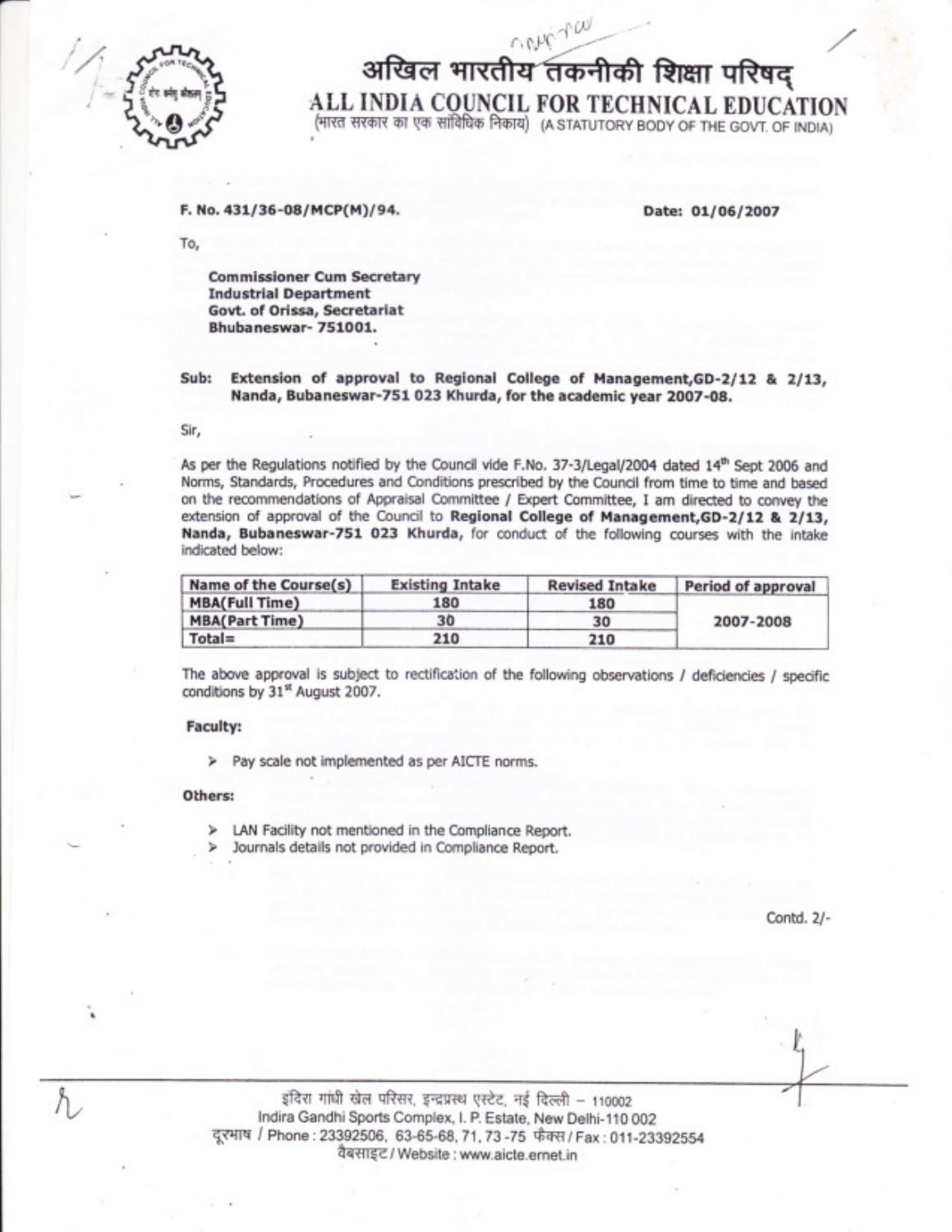#### F. No. 431/36-08/MCP(M)/94.

## Note: The mandatory disclosure in prescribed format if not hosted on the website should be hosted by 31<sup>st</sup> May, 2007, failing which action would be initiated as per the rules and regulations of the AICTE including No Admission / Withdrawal of approval.

' 2-

7

The institution is required to submit two copies of the Compliance Report, indicating the rectification of deficiencies along with mandatory disclosure and details of faculty recruited for each course in the prescribed format (available at AICTE Website www.aicte.ernet.in) to the concerned Regional Office latest by 31\* August 2007 for consideration of approval beyond the session 2007-08.

The Compliance Report must be accompanied with a processing fee of Rs. 40,000/- in the form of demand draft in the favour of Member Secretary, AICTE, payable at New Delhi. In the absence of processing fee the Compliance Report will not be entertained. Following the Compliance report, the Council would verify the status in respect of rectification of deficiencies through surprise random inspection without any prior notice.

The above approval if granted after rectification of deficiencies would be subject to the fulfillment of the following general conditions:

- 1 That the management shall provide adequate funds for development of land and for providing related infrasbuctural; lnstructional and other facilities as per norms and standards laid down by the Council from time to time and for meeting recuning expenditure.
- 2. (a) That the admission shall be made only after adequate infrastructure and all other facilities are provided as per norms and guidelines of the AICTE.
	- $(b)$  That the admissions shall be made in accordance with the regulations notified by the Council from time to time.
	- (c) That the cuniculum of the course, the procedure for evaluation/ assessment of students shall be in accordance with the norms prescribed by the AICTE.
	- (d) That the Institution shall not allow closure of the Institution or discontinuation of the course(s) or start any new course(s) or alter intake capacity of seats without the prior approval of the Council.
	- (e) That no excess admission shall be made by the Institution over and above the approved intake under any circumstances. In case any excess admission is reported to the Council, appropriate penal action including withdrawal of approval shall be initiated against the Institution
	- (f) That the institutions shall not have any collaborative arrangements with any Indian and/ or Foreign Universities for conduct of technical courses other than those approved by AICTE without obtaining prior approval from AICTE. In case any violation is reported to the Council, appropriate penal action including withdrawal of approval shall be initiated against the Institution
	- . (g) That the Institution shall not conduct any course(s) in the field of technical education in the same premises/ campus and / or in the name of the Institution without prior permission/ approval of AICTE. In case any violation is reported to the Council, appropriate penal action including withdrawal of approval shall be initiated against the Institution
	- (h) The institution shall not conduct any non-technical course(s) in the same premises/ campus under any circumstances. In case any violation is reported to the Council, appropriate penal action including withdrawal of approval shall be initiated against the Institution

Contd. 3/- $^\top$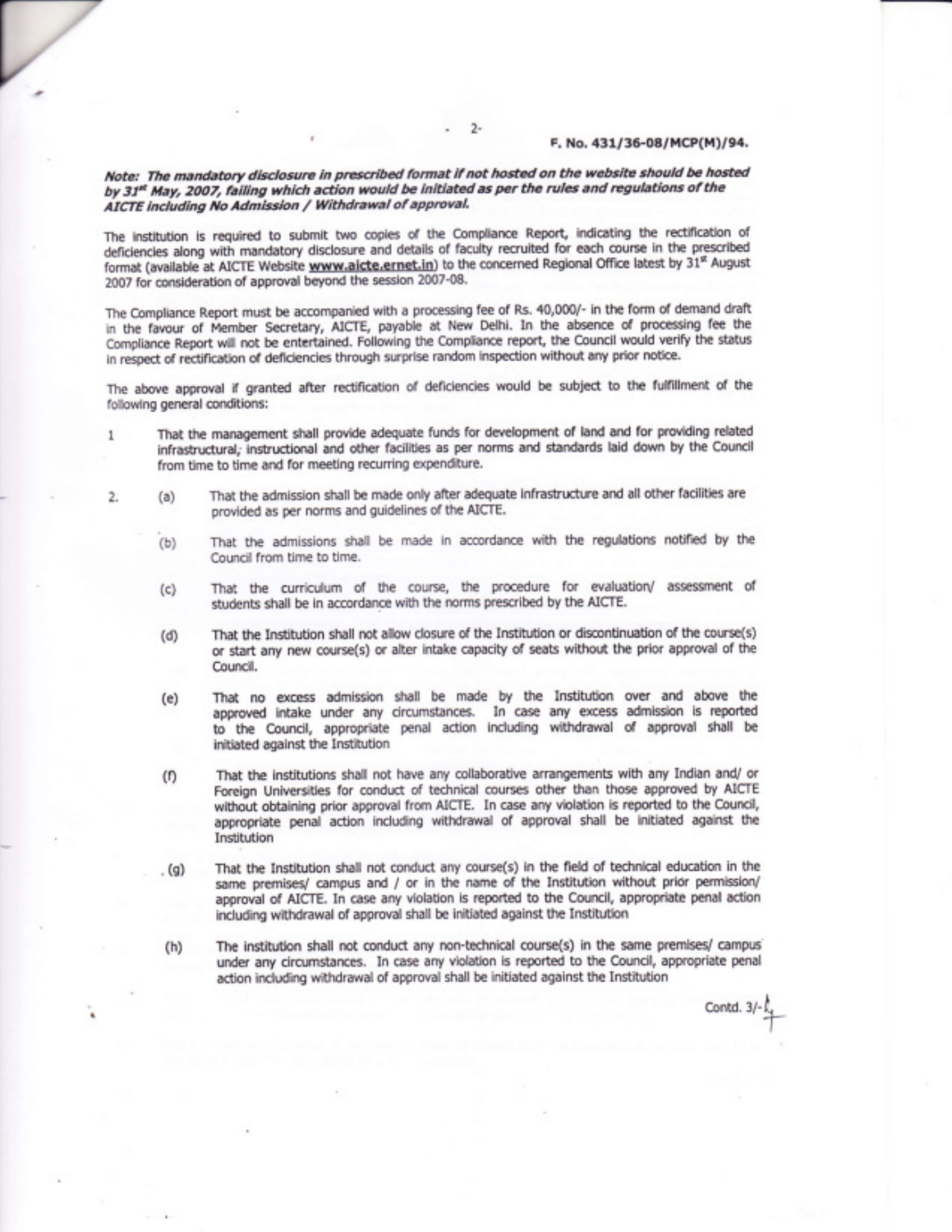## F. No. 431/36-08/MCP(M)/94.

- That the institution shall operate only from the approved location, and that the institution shall not open any off campus study centers/ extension centers directly or in collaboration with any other institution/ university/ organization for the purpose of imparting technical education without obtaining .prior approval from the AICTE.
- That the tuition and other fees shall be charged as prescribed by the Competent Authority within the overall criteria prescribed by the Council from time to time. No capitation fee shall be charged from the students/ guardians of students in any form.
- That the accounts of the Institution shall be audited annually by a certified Chartered Accountant and 5 shall be open for inspection by the Council or any body or persons authorized by it.
	- That the Director/ Principal and the teaching and other staff shall be selected according to procedures, qualifications and experience prescribed by the Council from time to time and pay scales are as per the norms prescribed by the Council from time to time.
		- (a) That the institution shall furnish requisite returns and reports as desired by AICTE in order to ensure proper maintenance of administrative and academic standards.
		- (b) That the technical institution shall publish an information booklet before commencement of the academic year giving details regarding the institution and courses/ programmes being conducted and details of infrastructural facilities including faculty etc. in the form of mandatory disclosure. The information booklet may be made available to the stakeholders of the technical education on cost basis. The mandatory disclosure information shall be put on the Institution Website. The information shall be revised every year with updated information about all aspects of the institution.
		- (c) That it shall be mandatory for the technical institution to maintain a Website providing the prescribed information. The Website information must be continuously updated as and when changes take place.
		- (d) That a compliance report in the prescribed format along with mandatory disclosures on fulfillment of the above conditions, shall be submitted each year by the Institution within the time limit prescribed by the Council from time to time i.e. 31<sup>\*</sup> August 2007 for the current year.
		- (e) That if Technical Institution fails to disclose the information or suppress and/ or misrepresent the information, appropriate action could be initiated including withdrawal of AICTE apprwal.
		- That all the laboratories, workshops etc. shall be equipped as per the syllabi of the concerned affiliated university and shall be in operational condition before making admissions,
- That a library shall be established with adequate number of titles, books, journals (both Indian & 9 Foreign) etc as per AICTE norms.
- That a computer center with adequate number of terminals, Printers etc. shall be established as per 10 AICTE norms.
- 11 AICTE may carry out random inspections round the year for verifying the status of the Institutions to ensure maintenance of norms and standards.
- L2 That the AICTE may also conduct inspections with or without notifying the dates to verify specific complaints of mis-representation, violation of norms and standards, mal-practices etc.
- That the Institution by virtue of the approval given by Council shall not automatically become claimant to 13 any grant-in-aid form the Central or State Government. Contd.  $4/-\frac{1}{4}$

8

3.

4

6

7